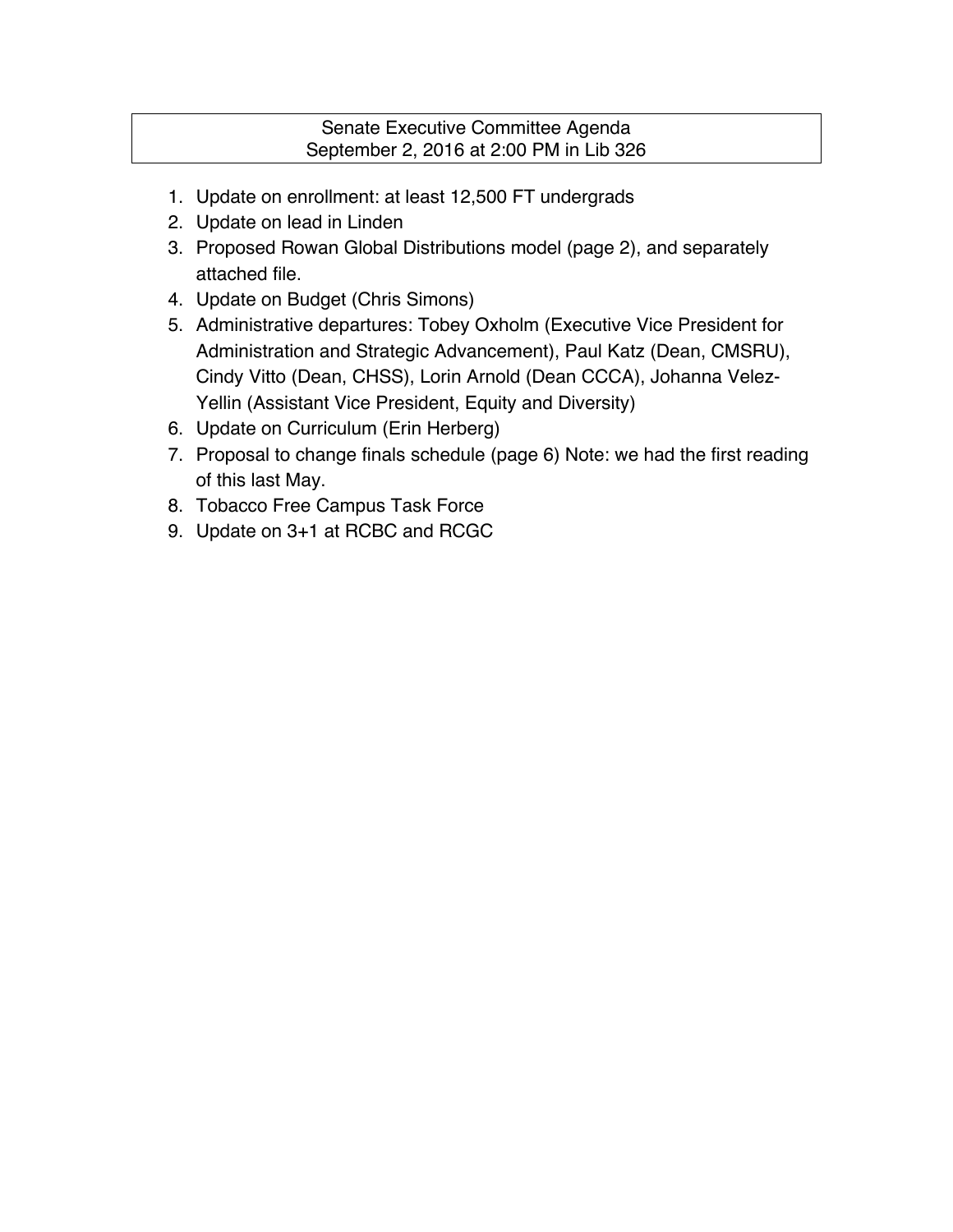# **Proposed Model for Rowan Global Revenue Distribution, 7/29/16**

Members of the Rowan Global Revenue Task Force: Joe Basso (replacing Manny Pontes), Michael Blake, Bill Freind, Darren Nicholson, Liz Seville, MaryBeth Walpole (replacing Sandy Tweedie).

In Fall 2015, Jim Newell charged this task force with developing recommendations regarding the distribution of revenue earned by Rowan Global courses. We have two central recommendations:

1. Currently, true revenue (i.e., gross revenue minus tuition waivers, auxiliary fees, and leasing costs) is split 60%-40% between Academic Affairs and the General Fund. Some of the money going to the General Fund was intended to pay for overhead associated with traditional, in-person classes, such as lighting, heating, cooling, wear and tear on desks and carpets, etc. In subsequent years, the number of in-person courses offered on the Glassboro campus has dropped dramatically, from 96% in FY09, to 60% in FY15, to 52% in FY16. The expectation is that that number will continue to drop.

Consequently, five members of the six committee members recommend that the split be adjusted from  $60\%/40\%$  to  $70\%$  for Academic Affairs and  $30\%$  to the General Fund.

**Note:** We recommend that this change also apply to cost centers.

One member of the committee has written a minority report opposing this change, which is appended at the end of this report.

2. Rowan Global revenue for distribution was previously allocated according to the following percentages:

- Department  $50%$
- College Dean 20%
- Provost Fund 15%
- Rowan Global Fund 15%

Last summer, the Provost, acting on the advice of the Dean's Council, initially changed the distribution to the following percentages:

- Department 20%
- College Dean 50%
- Provost Fund 15%
- Rowan Global Fund 15%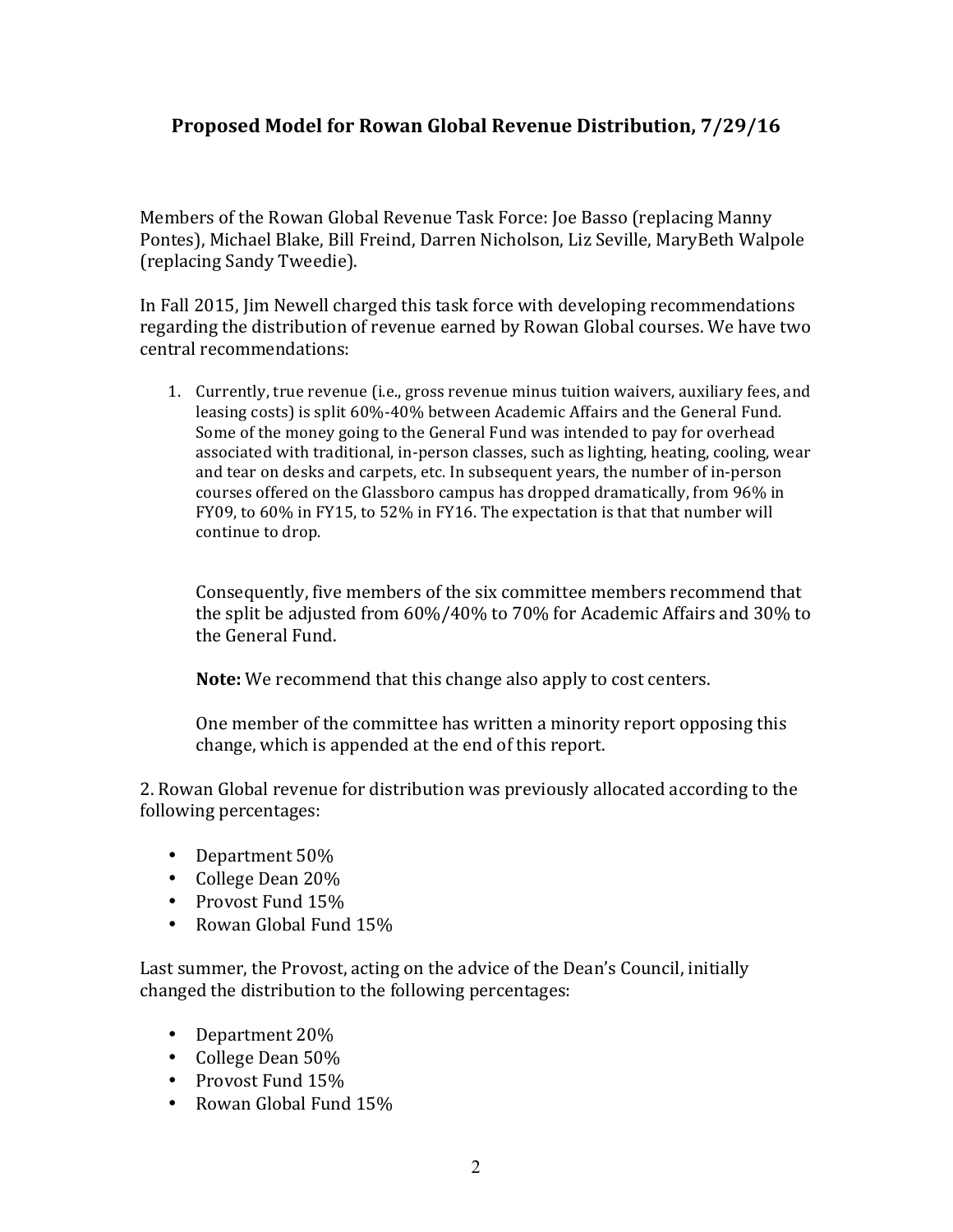After consultation with the AFT and University Senate, the Provost agreed that for the 2016-2017 academic year, the split between Departments and the Dean would remain  $50\%$ -20% (i.e., the original allocation) for all distributions up to \$50,000 total, or \$25,000 to departments. For all money above those numbers, the split would change to 20% to the department, and 50% to the dean.

The Rowan Global Revenue Task Force proposes the following model:

NOTE: These are marginal rates.

## For the first \$60,000 in distributions:

- Department 52%
- College Dean 22%
- Provost Fund 17%
- Rowan Global Fund 9%

Example based on FY15: Chemical Engineering's distribution would increase from \$23,132 to \$24,057 on the \$46,264 generated for distribution since that's below  $$60,000$ . The dean's share would increase from \$9.253 to \$10.178, and the provost's share would increase from  $$6,936$  to  $$7,865$ .

### For distributions between \$60,000 and \$100,000:

- Department 37%
- College Dean 37%
- Provost Fund 17%
- Rowan Global Fund 9%

Example based on FY15: PR/Advertising received \$44,583 on a distribution of  $$89,166$ . Under the new proposal, they would receive  $$41,991$  (52% on first  $$60K +$ 37% on \$29,166). The Dean's share would increase from \$17,833 to \$23,991 (22%) of  $$60K + 37\%$  of \$29,166).

### For distributions over \$100,000:

- Department 20%
- College Dean 54%
- Provost Fund 17%
- Rowan Global Fund 9%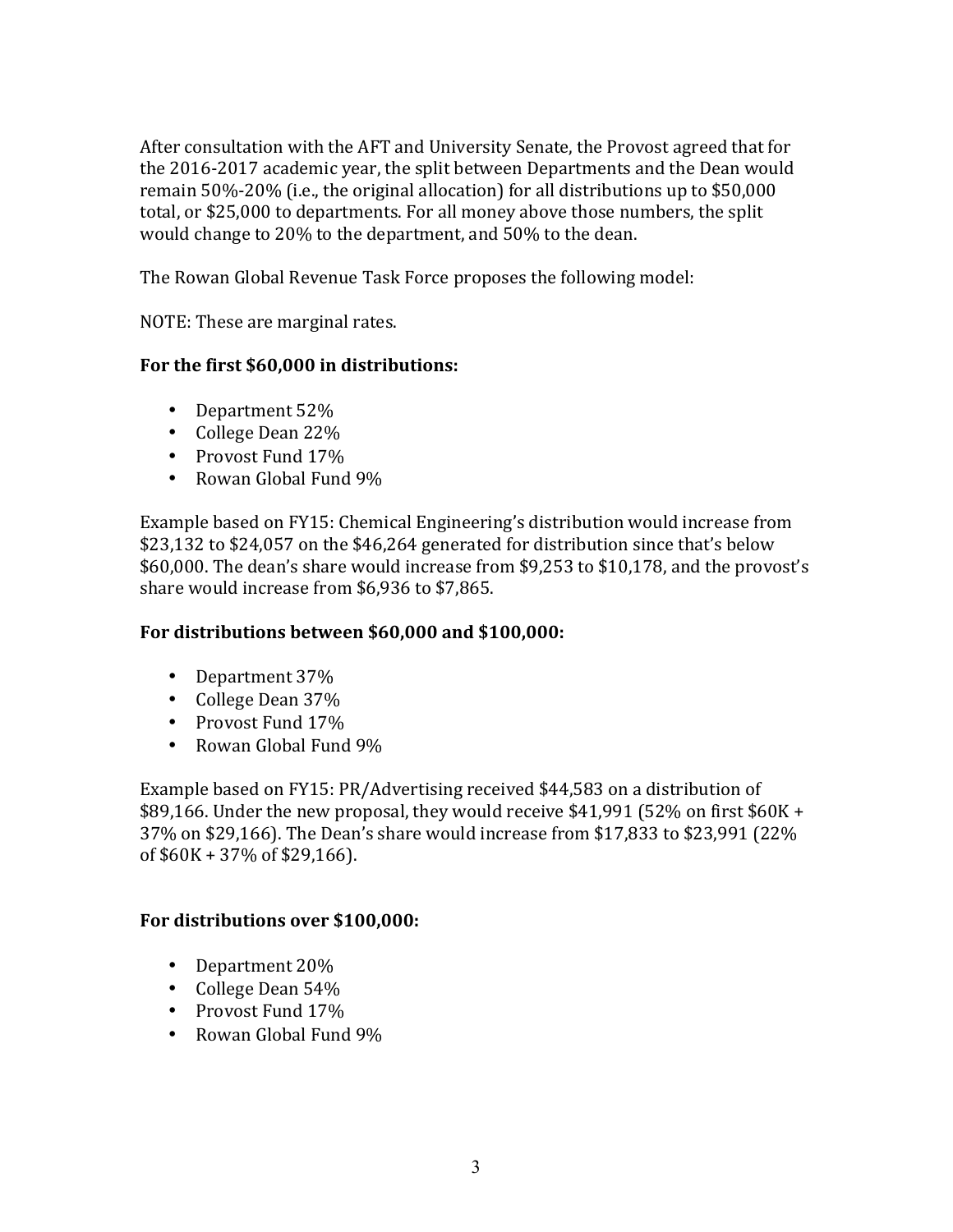Example based on FY15: The department formerly known as Teacher Ed received \$129,364 on \$258,728 in distributions. Under the new proposal, they would receive \$77,746 (52% on first \$60K + 37% on next \$40K + 20% on \$158,728). The Dean's share would increase from \$51,7456 to \$113,713 (22% of \$60K + 37% on next \$40K  $+50\%$  of \$158,728).

## **Notes:**

- 1. Departments who use Rowan Global funds to pay for graduate assistants, staff, and/or administrators would add that total to the 52% - 22% distribution. For instance, if a department spent  $$28,000$  on graduate assistants in an academic year, the department would retain 50% of the distribution up to \$88,000.
- 2. The margins would be adjusted for inflation every three years, based on the cumulative rate of inflation used to calculate tuition increases for matriculated undergraduate students.
- 3. This model would not apply to cost centers. However, as stated above, we do recommend that the split of 70% to Academic Affairs and 30% to the General Fund also apply to cost centers.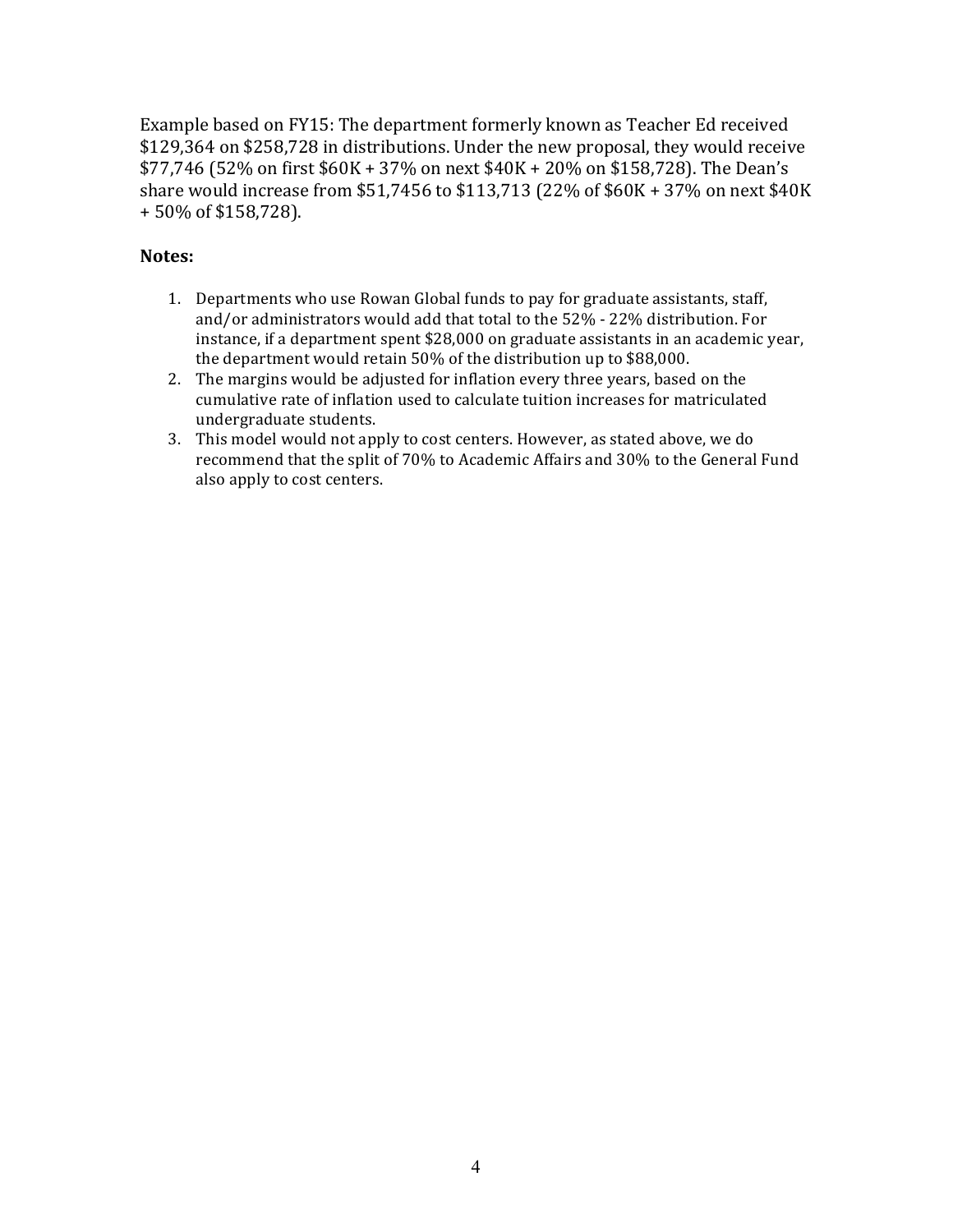### **Minority Report**

Rowan University has a diverse revenue stream that is allocated to cover the expenses of the University. The University makes these allocation decisions based on current needs and to fund future initiatives. The Departments, Deans and Provost do not receive a specified percentage of these allocations; instead resources are allocated where there is the biggest need given our limited funds.

As I understand it, the distribution to academic affairs was originally established to incentives faculty to teach Rowan Global courses and to provide additional funding above what the General Fund could provide. In the first meeting of the task force the Provost commented that going forward that new contracts would state that professors would teach traditional and/or online courses. This change will eventually eliminate the need to incentives faculty since it will be part of the position requirements.

While I am indifferent to the proposed changes in the distribution percentages of the dollars that academic affairs receives where the Rowan Global share of the distribution decreases by  $40\%$  (from 15% down to 9%) while the academic affairs portion increases by 7% (from  $85\%$  to  $91\%$ ); I do not agree with the proposed arbitrary distribution change from 60% to Academic Affairs and 40% to the General Fund to 70% to Academic Affairs and 30% to the General Fund.

The FY 2017 budget for the University as a whole shows a net amount of \$3.2 million of which the General Fund is budgeted for a \$1.1 million shortfall. When the \$3.2 million is offset by the \$3.6 million funding from reserves for CMSRU the result is a projected \$0.4 million reduction in reserves. The recommended change in the distribution to the Regular University would result in a significant reduction in revenue (approximately \$3.0 million if implemented for FY 2017) to the General Fund which would result in the University needing to cut expenses. A large percentage of those expense cuts would need to come from academic affairs considering it's the largest division.

I propose that we keep the allocation as 60% to Academic Affairs and 40% to the General Fund but the University reserves the right to recommend increasing its allocation going forward considering the additional costs borne by the General Fund for new initiatives.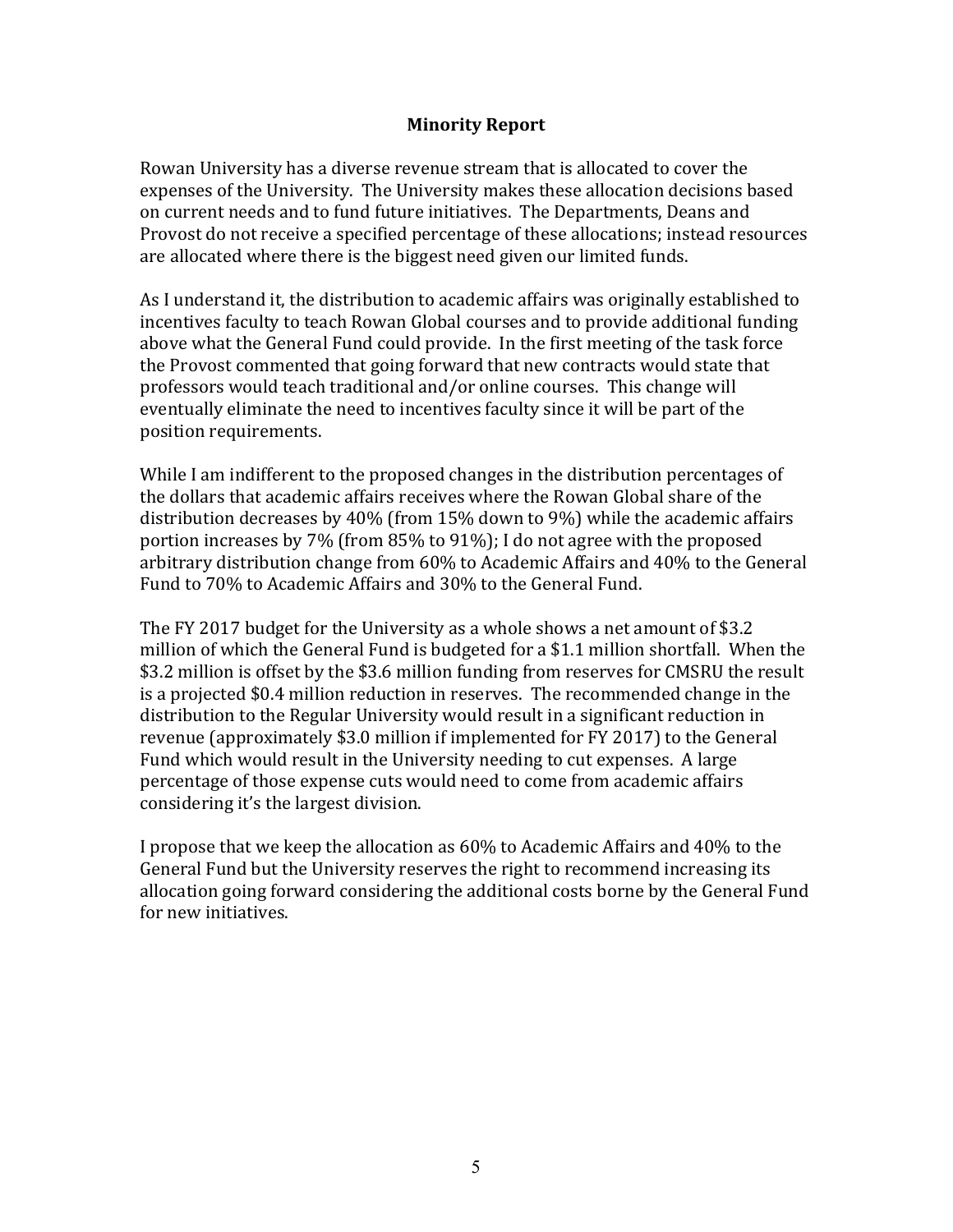# RESOLUTION TO IMPROVE THE FINALS SCHEDULE

The following suggestions made by the University's Scheduling Committee are for improving the final exam schedule **on the Glassboro campus:**

### SUGGESTIONS FROM THE UNIVERSITY SCHEDULING COMMITTEE:

- 1) The current finals schedule will be replaced by designating the last seven calendar days of a semester as the official "Finals Week," which will follow the same class meeting schedule as the prior weeks of the term. (No finals will be scheduled on the Sunday of the last seven calendar days of the semester.)
- 2) Finals will be offered during "Finals Week," during the normal class meeting period (or periods). For classes with multiple meeting days per week, instructors may choose to use any one or all of the periods to administer final exams/activities.
- 3) Combined finals (for classes that do not regularly meet at the same day and time), conflicts, finals which require additional time, or finals that cannot be conducted during the new finals week schedule will be scheduled on the Saturday of the "Finals Week."
- 4) Pilot this new "Finals Week" for at least one Spring/Fall term, and review feedback, making changes where necessary.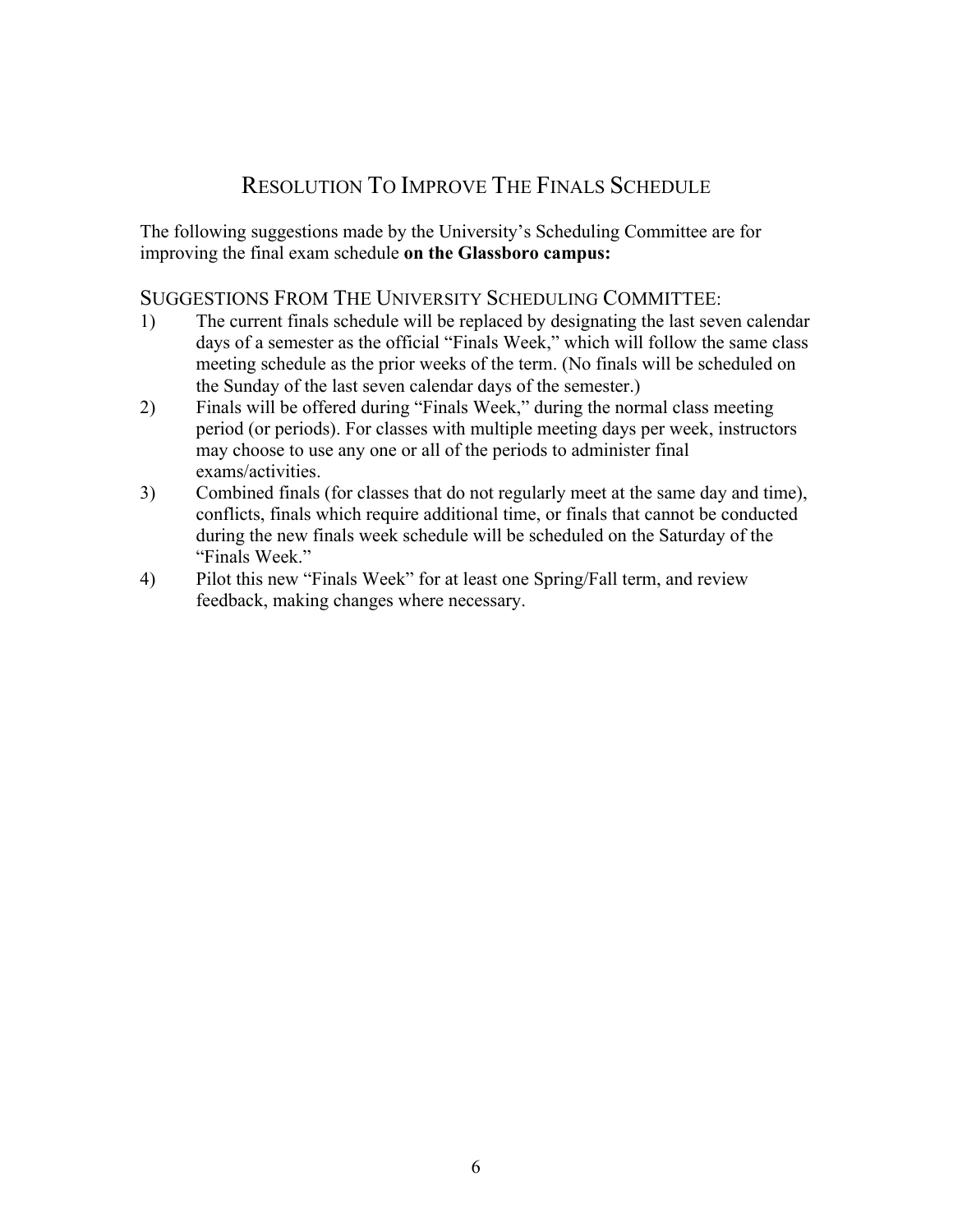# DETAILS OF FINALS SCHEDULING

## PROBLEM TO BE SOLVED:

Rowan's student population has grown substantially, which has created difficulty in assigning physical classroom space for finals, and providing a positive finals environment, following the current finals schedule. The current finals schedule assigns classes to finals time blocks that do not match the meeting patterns of the course, resulting in student and faculty confusion, and in some cases, student and faculty conflicts with other final exams in other classes. Also, with exams often scheduled at different days/times than the class meeting pattern, student work schedules and availability to be on campus are affected.

### GUIDELINES:

The University Scheduling Committee believes it is necessary to revamp the finals process to provide an improved academic environment for student success. To achieve this objective, the finals schedule would be reworked to follow the current scheduling time slots and guidelines, (as addressed previously by the committee and the subsequently Senate-approved revised scheduling procedure - the goal for the committee was to make a scheduling system that was fair, flexible, and dynamic and would spread classes equitably across approved schedule time slots).

The Committee also wants to ensure that faculty members without specialized finals requirements (combined sections, requests for more time, etc.) know their final exam assignments prior to the start of the semester, and where possible, that students have access to any specialized finals requirements prior to course registration.

**These changes would apply to the Glassboro campus only.**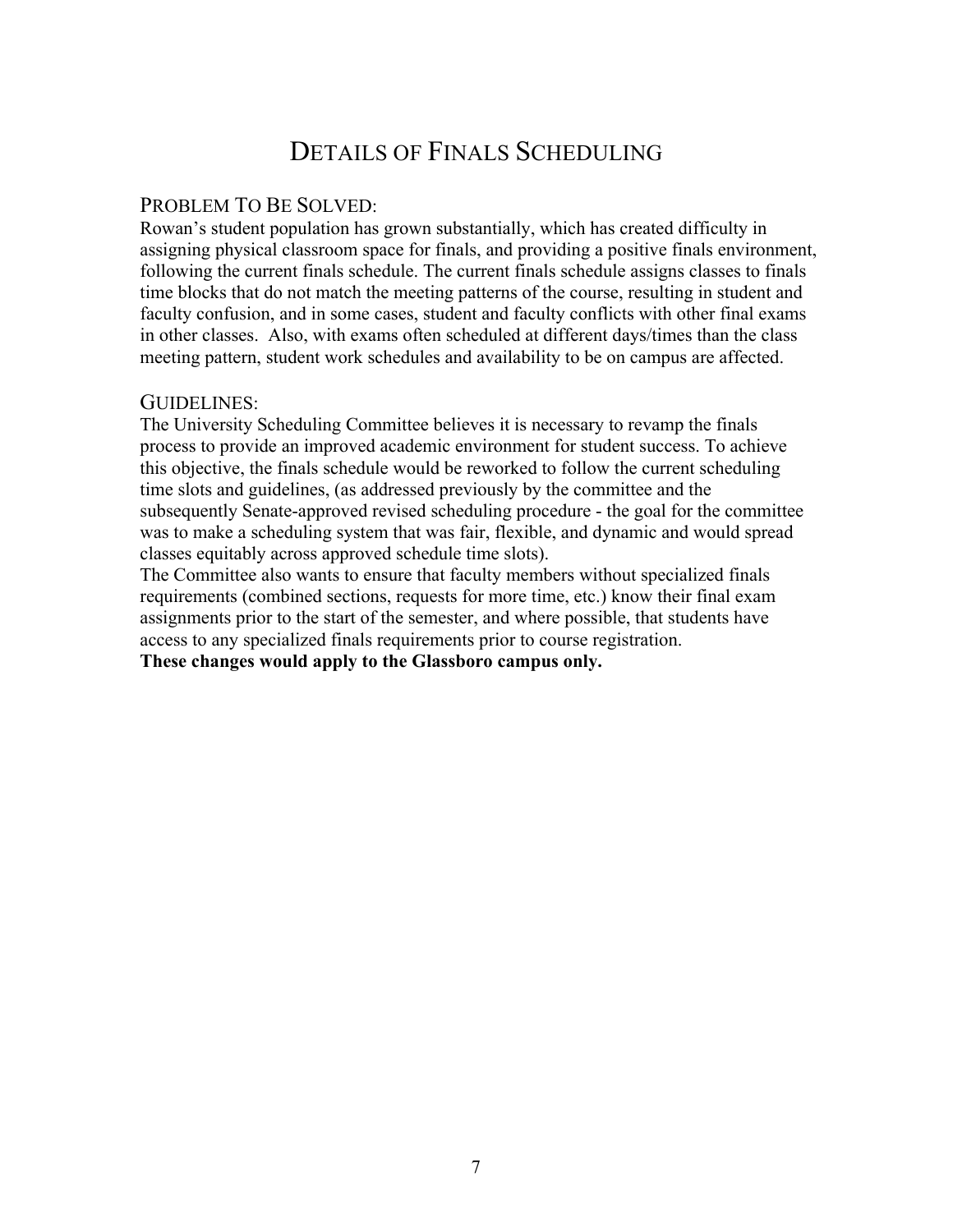## ASSIGNING FINALS SLOTS:

Final Exams, (those without special requirements), will be offered in each section's department approved, assigned classroom, in the last week of the term. Finals may occur during any one or all of that section's meeting periods of the week. (Double-period sections already include potential for extra exam time, under this new system.) Like the current final exam schedule, student exam conflicts, (which in a new system should be almost completely eliminated), would be worked out between student and faculty, and an appropriate make-up exam period offered, within the final week of classes. The official conflict day for Finals Week will be Saturday.

## DEPARTMENT OF UNIVERSITY SCHEDULING RESPONSIBILITIES:

1. Collect information from departments (ideally, before student registration begins) regarding class sections with special final exam requirements, and assign exam days/times/rooms to meet those special needs. (All other finals, occurring during a course's standard meeting periods, will not need to be coded in Banner.)

## ACADEMIC DEPARTMENT CHAIRS RESPONSIBILITIES:

1. Approve individual faculty requests for any special final exam requirements, and transmit this approval to University Scheduling

TIMELINE FOR FINAL EXAM SCHEDULING UNDER THE PROPOSED SYSTEM: A detailed finals calendar will be provided to colleges/departments prior to the beginning of the scheduling process for a given semester. The goal of the finals calendar will be to provide departments and colleges with ample time to complete their scheduling responsibilities while also attempting to set the schedule early enough for the university.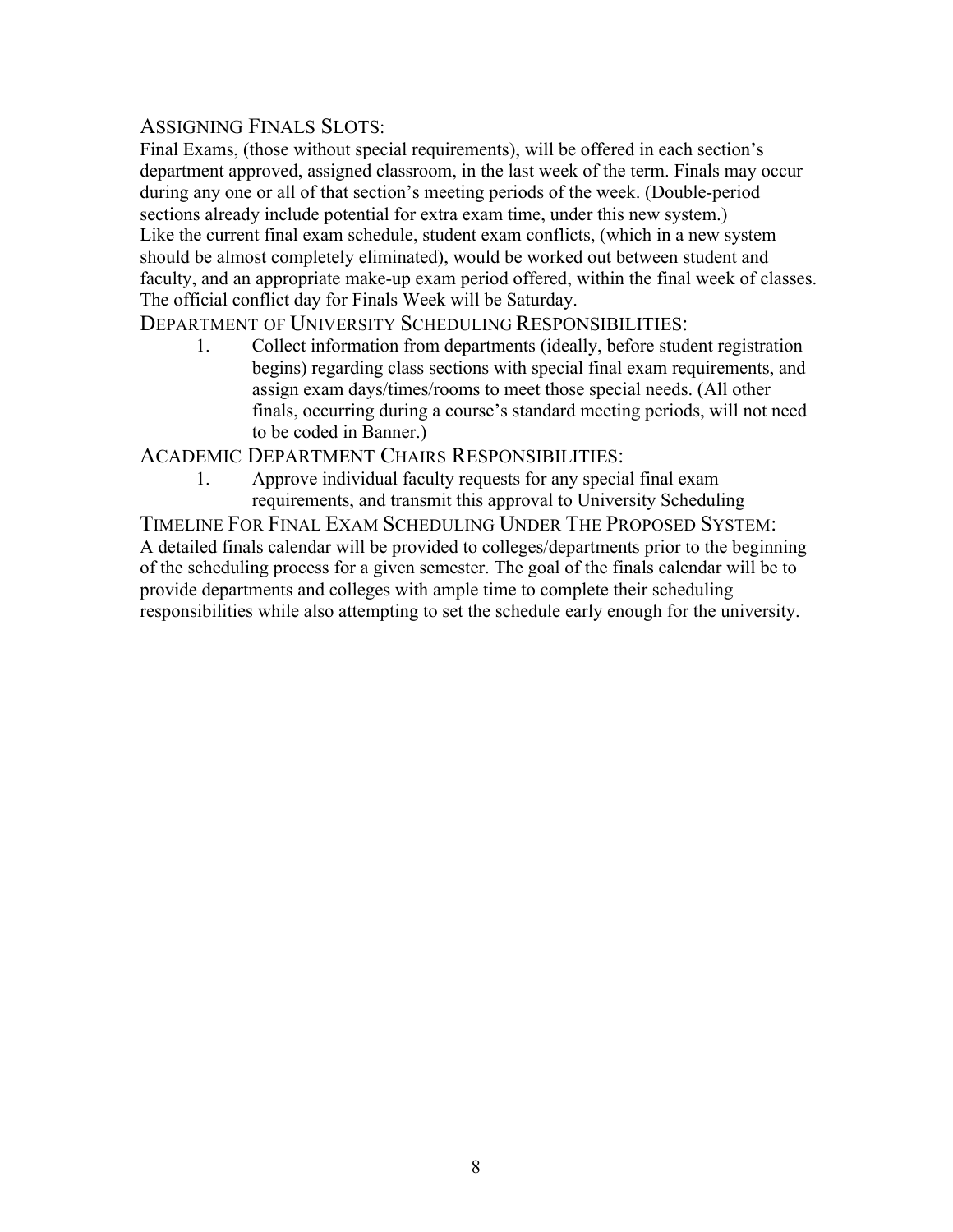## OLD SCHEDULE:

## **FINAL WEEK ACTIVITY SCHEDULE -- Spring 2016**

Faculty are encouraged to provide an end-of-course learning experience for every course. The faculty are encouraged to utilize the time set aside during the final week as published in the Schedule of Courses. Times are provided for every class, and normal meeting times are used for evening classes. "Common examination" times must be arranged with University Scheduling. If a faculty member does not give a final examination at an officially allotted time during final week, he/she is required to use that time for instructional purposes. All efforts will be made to schedule onceper-week double period courses on their normal meeting day, and as close to normal meeting time as possible. Evening classes shall meet during final week at the regular times for the purposes of either a final exam or other  $in$ structional activity. $*$ **Tuesday, May 3, 2016** For classes with meeting pattern T/R or T/R/F at 8:00am .....................................................................................................................8:00am - 10:00am For classes with meeting pattern T/R or T/R/F 9:30am....................................................................................................................... 10:15am - 12:15pm For classes with meeting pattern T/R or T/R/F 12:30pm ...................................................................................................................... 12:30pm - 2:30pm For classes with meeting pattern T/R or T/R/F 2:00pm .........................................................................................................................2:45 pm – 4:45pm For classes with meeting pattern T/R or T/R/F 5:00pm .......................................................................................................................... 5:00pm - 7:00pm Wednesday, May 4, 2016 For classes with meeting pattern M/W or M/W/F at 8:00am................................................................................................................8:00am - 10:00am For classes with meeting pattern M/W or M/W/F at 9:30am............................................................................................................. 10:15am - 12:15pm For classes with meeting pattern M/W or M/W/F at 12:30pm............................................................................................................. 12:30pm - 2:30pm For classes with meeting pattern M/W or M/W/F at 2:00pm................................................................................................................. 2:45pm - 4:45pm For classes with meeting pattern M/W or M/W/F at 5:00pm................................................................................................................. 5:00pm - 7:00pm **Thursday, May 5, 2016** *Conflict time........................................................................................................................................................................................... 8:00am - 10:00am* For classes with meeting pattern T/R or T/R/F at 11:00am ................................................................................................................10:15am – 12:15pm *Conflict time........................................................................................................................................................................................... 12:30pm - 2:30pm* For classes with meeting pattern T/R or T/R/F at 3:30pm ...................................................................................................................... 2:45pm - 4:45pm **Friday, May 6, 2016** For classes with meeting pattern W/F at 8:00am ..................................................................................................................................8:00am - 10:00am For classes with meeting pattern W/F at 9:30am ............................................................................................................................... 10:15am - 12:15pm For classes with meeting pattern W/F at 11:00am ............................................................................................................................... 12:30pm - 2:30pm For classes with meeting pattern W/F at 12:30pm ................................................................................................................................. 2:45pm - 4:45pm **Saturday, May 7, 2016** *Conflict time........................................................................................................................................................................................... 8:00am - 10:00am*  $\textit{Conflict time}.\textit{........}.\textit{........}.\textit{........}.\textit{........}.\textit{........}.\textit{........}.\textit{........}.\textit{........}.\textit{........}.\textit{........}.\textit{........}.\textit{........}.\textit{........}.\textit{........}.\textit{10:15am}\cdot\textit{...}.\textit{........}$ *Conflict time...........................................................................................................................................................................................12:30pm – 2:30pm Conflict time.............................................................................................................................................................................................2:45pm – 4:45pm* **Monday, May 9, 2016**  $\label{eq:confluct} \textit{Conflict time}.\textit{........}.\textit{........}.\textit{........}.\textit{........}.\textit{........}.\textit{........}.\textit{........}.\textit{........}.\textit{........}.\textit{........}.\textit{........}.\textit{........}.\textit{...}.\textit{........}.\textit{...}.\textit{...}.\textit{...}.\textit{...}.\textit{...}.\textit{...}.\textit{...}.\textit{...}.\textit{...}.\textit{...}.\textit{...}.\textit{...}.\textit{...}.\textit{...}.\textit{...}.\textit{...}.\textit{...}.\textit{...}.\textit{...}.\textit{$ For classes with meeting pattern M/W or M/W/F at 11:00am........................................................................................................... 10:15am - 12:15pm *Conflict time........................................................................................................................................................................................... 12:30pm - 2:30pm* For classes with meeting pattern M/W or M/W/F at 3:30pm................................................................................................................ 2:45pm – 4:45pm If the University is closed during finals week due to inclement weather, the faculty member should reschedule the exam during

any available conflict time. If the closure happens on the final Monday, make up exams may be rescheduled for: Tuesday, May 10,

**2016 from 8 – 10 am.**

*\*For all classes that meet once a week, 5:00pm -7:45pm, the Exam time will be 5:00pm -7:00pm.*

*\*For all classes that meet 6:30pm , the Exam time will be 7:00pm -9:00pm.*

*\*For all classes that meet 8:00pm, the Exam time will be 9:00pm -11:00pm.*

| <b>Times</b>     | Tuesday, 05/03 | Wednesday, 05/04 | Thursday, 05/05 | <b>Friday, 05/06</b> | Saturday, 05/07 | Monday, |
|------------------|----------------|------------------|-----------------|----------------------|-----------------|---------|
| $8:00 - 10:00am$ |                |                  |                 |                      |                 |         |